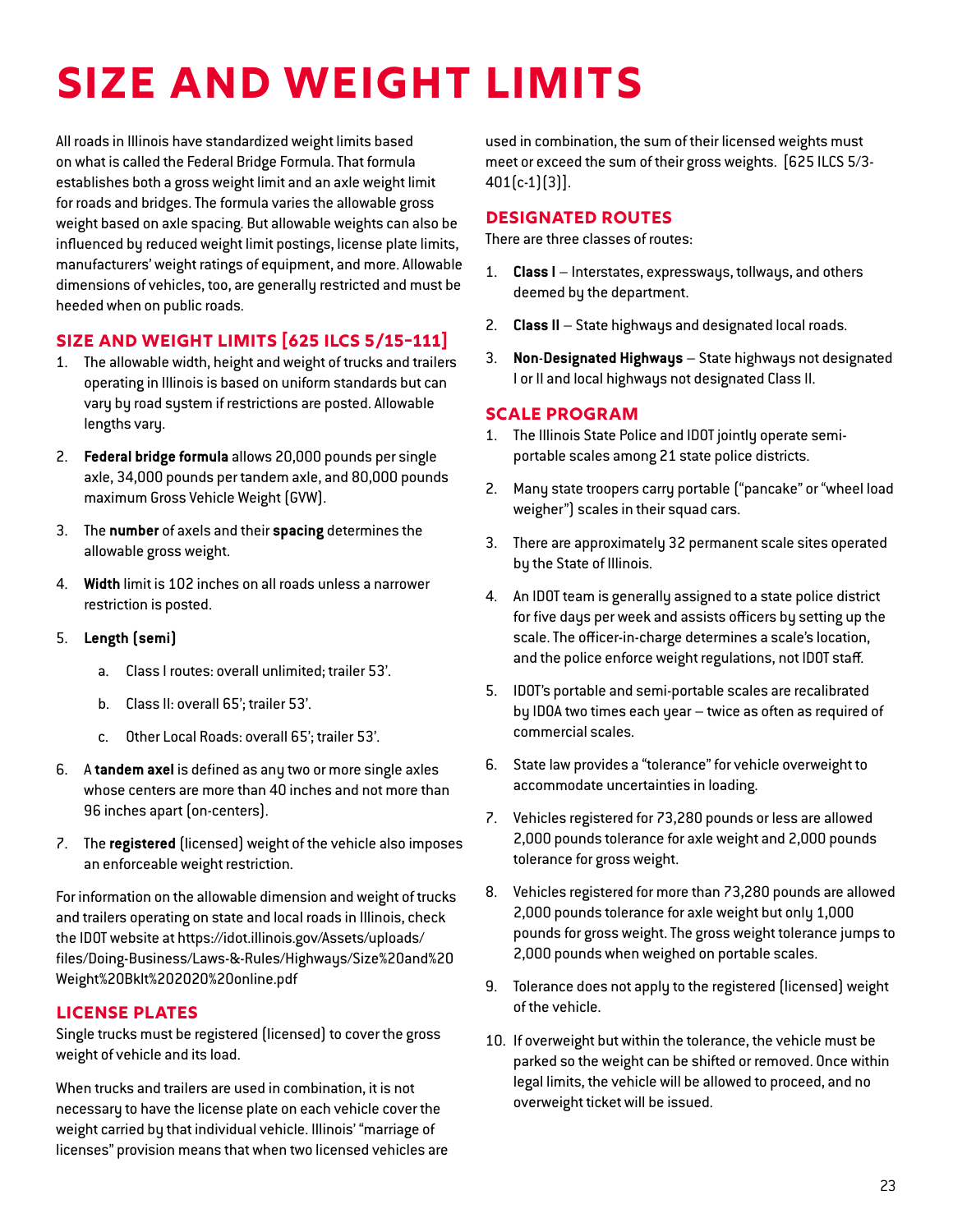### **Driver's Rights**

- 1. A police officer checking a truck's weight may direct the driver to the nearest available scale certified by the Illinois Department of Agriculture. [625 ILCS 5/15-112]
- 2. State Police generally favor using state-owned scales. The driver may request, but not demand, an alternate location.
- 3. Portable and semi-portable scales should be placed in a location that does not present a traffic hazard and that is relatively level and firm. Up to a 3% grade is generally within the scale's tolerance but in no case should the vehicle roll due to the slope of the scale.
- 4. The vehicle's brakes should not be applied, and no on-board mixing equipment should be operating while being weighed.
- 5. Accumulations of mud, snow and ice generally may be removed from the outside of the vehicle before it is weighed, but not once on the scale.

## **Fines [625 ILCS 5/15-113]**

- 1. When police issue an overweight citation, the driver generally will not be allowed to move the vehicle until bond is posted in the amount of the fine (perishable loads may be excepted).
- 2. The circuit clerk in each county usually determines the form of acceptable bond. Most accept some form of certified check or money order, but not all accept personal checks or even cash.



| Ю.  | $\circ$ |
|-----|---------|
| 24' | ō       |







| Axle 1          | 20,000<br>20,000 |  |  |  |  |  |
|-----------------|------------------|--|--|--|--|--|
| Axle 2          |                  |  |  |  |  |  |
| Axle 1,2        | 40,000           |  |  |  |  |  |
|                 |                  |  |  |  |  |  |
| Axle 1          | 20,000           |  |  |  |  |  |
| Axle 2,3        | 34,000           |  |  |  |  |  |
| Axle 1,2,3      | 54,000           |  |  |  |  |  |
|                 |                  |  |  |  |  |  |
| Axle 1          | 20,000           |  |  |  |  |  |
| Axle 2          | 20,000           |  |  |  |  |  |
| Axle 3,4        | 34,000           |  |  |  |  |  |
| Axles 1,2       | 40,000           |  |  |  |  |  |
| Axles 2,3,4     | 54,000           |  |  |  |  |  |
| Axles 1,2,3,4   | 66,000           |  |  |  |  |  |
|                 |                  |  |  |  |  |  |
| Axle 1          | 20,000           |  |  |  |  |  |
| Axle 2,3        | 34,000           |  |  |  |  |  |
| Axle 4,5        | 34,000           |  |  |  |  |  |
| Axles 1,2,3     | 50,000           |  |  |  |  |  |
| Axles 2,3,4,5   | 68,000           |  |  |  |  |  |
| Axles 1,2,3,4,5 | 80,000           |  |  |  |  |  |

| Axle 1            | 20,000 |
|-------------------|--------|
| Axle 2,3          | 34,000 |
| Axle 4,5,6        | 42.500 |
| Axles 1,2,3       | 48.000 |
| Axles 2,3,4,5,6   | 67.500 |
| Axles 1,2,3,4,5,6 | 80.000 |

#### **MAXIMUM LOAD IN POUNDS CARRIED ON ANY GROUP OF 2 OR MORE CONSECUTIVE AXLES**

| <b>FEET</b> | 2 AXLES | <b>3 AXLES</b> | <b>4 AXLES</b>   | <b>5 AXLES</b>   | <b>6 AXLES</b> |  |  |
|-------------|---------|----------------|------------------|------------------|----------------|--|--|
| 4           | 34,000  |                |                  |                  |                |  |  |
| 5           | 34,000  |                |                  |                  |                |  |  |
| 6           | 34,000  |                |                  |                  |                |  |  |
| 7           | 34,000  |                |                  |                  |                |  |  |
| 8           | 38,000  | 42,000         |                  |                  |                |  |  |
| 9           | 39,000  | 42,500         |                  |                  |                |  |  |
| 10          | 40,000  | 43,500         |                  |                  |                |  |  |
| 11          |         | 44,000         |                  |                  |                |  |  |
| 12          |         | 45,000         | 50,000           |                  |                |  |  |
| 13          |         | 45,500         | 50,500           |                  |                |  |  |
| 14          |         | 46,500         | 51,500           |                  |                |  |  |
| 15          |         | 47,000         | 52,000           |                  |                |  |  |
| 16          |         | 48,000         | 52,500           | 58,000           |                |  |  |
| 17          |         | 48,500         | 53,500           | 58,500           |                |  |  |
| 18          |         | 49,500         | 54,000           | 59,000           |                |  |  |
| 19          |         | 50,000         | 54,500           | 60,000           |                |  |  |
| 20          |         | 51,000         | 55,500           | 60,500           | 66,000         |  |  |
| 21          |         | 51,500         | 56,000           | 61,000           | 66,500         |  |  |
| 22          |         | 52,500         | 56,500           | 61,500           | 67,000         |  |  |
| 23          |         | 53,000         | 57,500           | 62,500           | 68,000         |  |  |
| 24          |         | 54,000         | 58,000           | 63,000           | 68,500         |  |  |
| 25          |         | 54,500         | 58,500           | 63,500           | 69,000         |  |  |
| 26          |         | 55,500         | 59,500           | 64,000           | 69,500         |  |  |
| 27          |         | 56,000         | 60,000           | 65,000           | 70,000         |  |  |
| 28          |         | 57,000         | 60,500           | 65,500           | 71,000         |  |  |
| 29          |         | 57,500         | 61,500           | 66,000           | 71,500         |  |  |
| 30          |         | 58,500         | 62,000           | 66,500           | 72,000         |  |  |
| 31          |         | 59,000         | 62,500           | 67,500           | 72,500         |  |  |
| 32          |         | 60,000         | 63,500           | 68,000           | 73,000         |  |  |
| 33          |         |                | 64,000           | 68,500           | 74,000         |  |  |
| 34          |         |                | 64,500           | 69,000           | 74,500         |  |  |
| 35          |         |                | 65,500           | 70,000           | 75,000         |  |  |
| 36          |         |                | 66,000           | 70,500           | 75,500         |  |  |
| 37          |         |                | 66,500           | 71,000           | 76,000         |  |  |
| 38          |         |                | 67,500           | 72,000           | 77,000         |  |  |
| 39          |         |                | 68,000           | 72,500           | 77,500         |  |  |
| 40          |         |                | 68,500           | 73,000           | 78,000         |  |  |
| 41          |         |                | 69,500           | 73,500           | 78,500         |  |  |
| 42          |         |                | 70,000           | 74,000           | 79,000         |  |  |
| 43          |         |                | 70,500           | 75,000           | 80,000         |  |  |
| 44          |         |                | 71,500           | 75,500           |                |  |  |
| 45          |         |                | 72,000           | 76,000           |                |  |  |
| 46<br>47    |         |                | 72,500           | 76,500           |                |  |  |
|             |         |                | 73,500           | 77,500           |                |  |  |
| 48<br>49    |         |                | 74,000           | 78,000<br>78,500 |                |  |  |
| 50          |         |                | 74,500<br>75,500 | 79,000           |                |  |  |
| 51          |         |                | 76,000           | 80,000           |                |  |  |
| 52          |         |                | 76,500           |                  |                |  |  |
| 53          |         |                | 77,500           |                  |                |  |  |
| 54          |         |                | 78,000           |                  |                |  |  |
| 55          |         |                | 78,500           |                  |                |  |  |
| 56          |         |                | 79,500           |                  |                |  |  |
| 57          |         |                | 80,000           |                  |                |  |  |